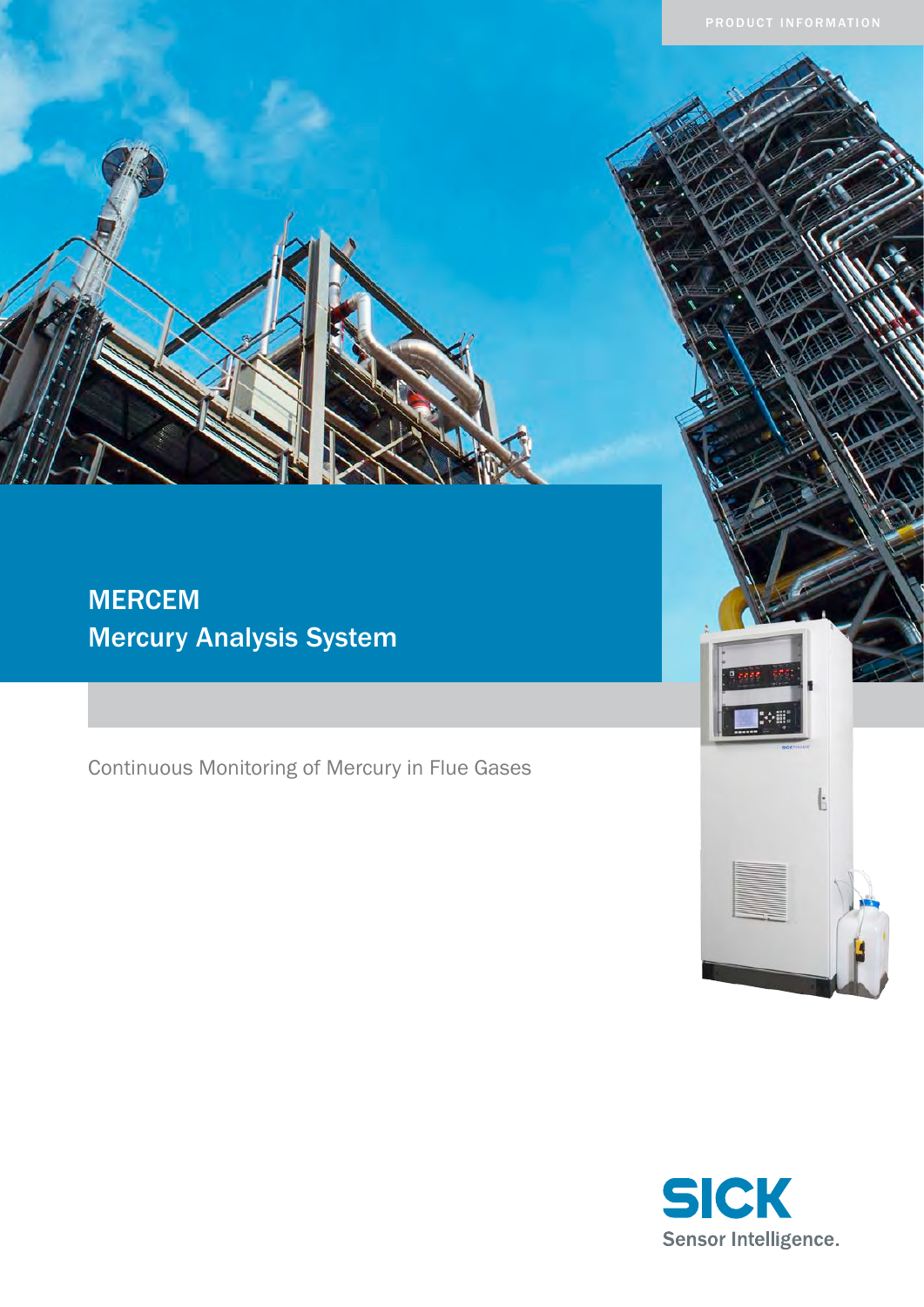## Reliable Analysis Technology for Measurements of Mercury in Flue Gases

Modern legislation defines a very low limit value in the lower ppb-range of pollutants that are emitted into the atmosphere. This leads to higher or even new standard requirements in the measuring technology industry. SICK is able to face this challenge. MERCEM is a highly successful system that monitors mercury in flue gas on a continuous basis.



### The requirements of today and tomorrow

MERCEM unites the advantages of an proven sampling technique developed by SICK with a standardized analyzing procedure. This enables complex analyzing methods to access industrial, continuous measuring technology.

### Field of application

- • Waste incineration
- Sewage sludge incineration
- Hazardous waste incineration
- Cement production
- • Biomass incineration
- • Coal-fired power plant
- Ore processing
- Metal winning
- • Specialized applications

### Key features

- • Continuous measuring of total mercury in flue gas
- • Comfortable handling
- Reliable and robust technology
- Auto-check of the zero-drift point
- Internal test plant (optional)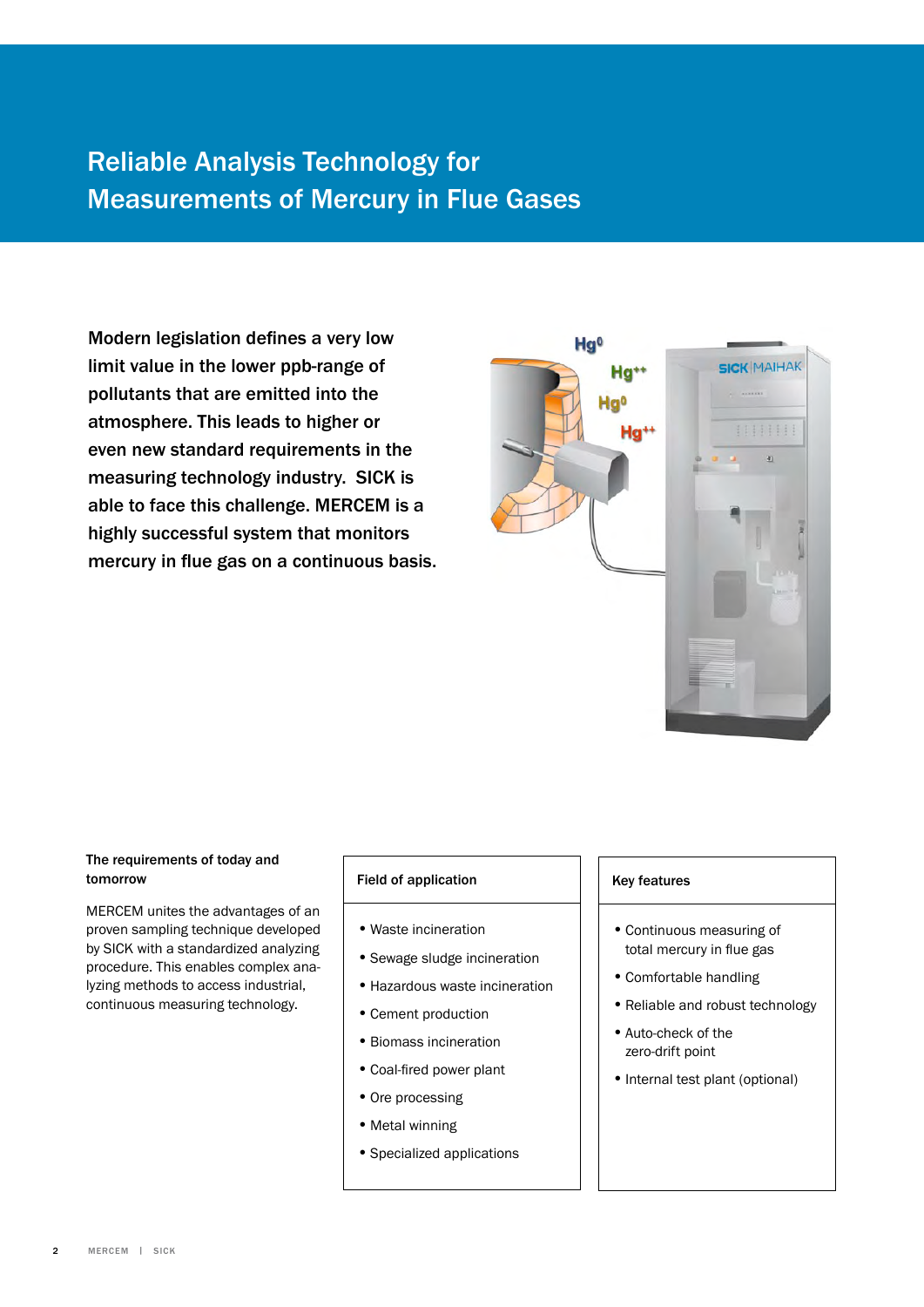

### Established Analyzing Technique

In the field of harmful emission, special attention is being paid to heavy metals due to their high toxicity. This is especially true for the highly volatile mercury and its compounds. During combustion processes, such as take place in waste incineration plants, mercury is released as compound and as elemental mercury. To get a comprehensive record of the total mercury content in flue gas all Hg components need to be measured. However, dust-bound mercury plays a minor role in the total emission of the majority of incineration plants.



### Reliable reduction method

To determine the total sum of mercury content in stack gases it is essential to convert Hg compounds to elemental mercury. The MERCEM system applies the tin(II)-chloride reduction technique, also well established in manual measurements.

### Detection limits

The detection of very low concentrations are achieved by coupling a enrichment process (amalgamation) to the reduction procedure. By adjusting the duration of enrichment the measurement range as well as the detection limit can be varied and adjusted to meet individual requirements.

### No spectral cross sensitivity

Another advantage of the amalgamation procedure is that the mercury analyzer is not in direct contact with the flue gas. Thus interference by concomitant flue gas components are eliminated.

### Minimizing of memory effects

Specific to mercury salts are the strong memory effect during gas sampling. MERCEM is capable of minimizing the memory effect by utilizing very high sample gas flow rates and providing continuous heating to all system components that come into contact with the gas sample.

### Integrated reference standard

The use of external calibration gas can be avoided by opting for an automatic plausibility check function. For this purpose an exact defined amount of mercury is injected into the MERCEM analyzer during a cyclical or manual upstart. This generates a reproducible measuring value as reference standard.

### Economic efficiency and adaptability

The deployment of the reduction procedure allows longer servicing intervals due to loading optimization. By attaching the MERCEM to the multi-component measuring system MCS100E HW multi-component analysis system, made by SICK, the need for separate sampling equipment is unnecessary and thereby reduces cost of acquisition and servicing.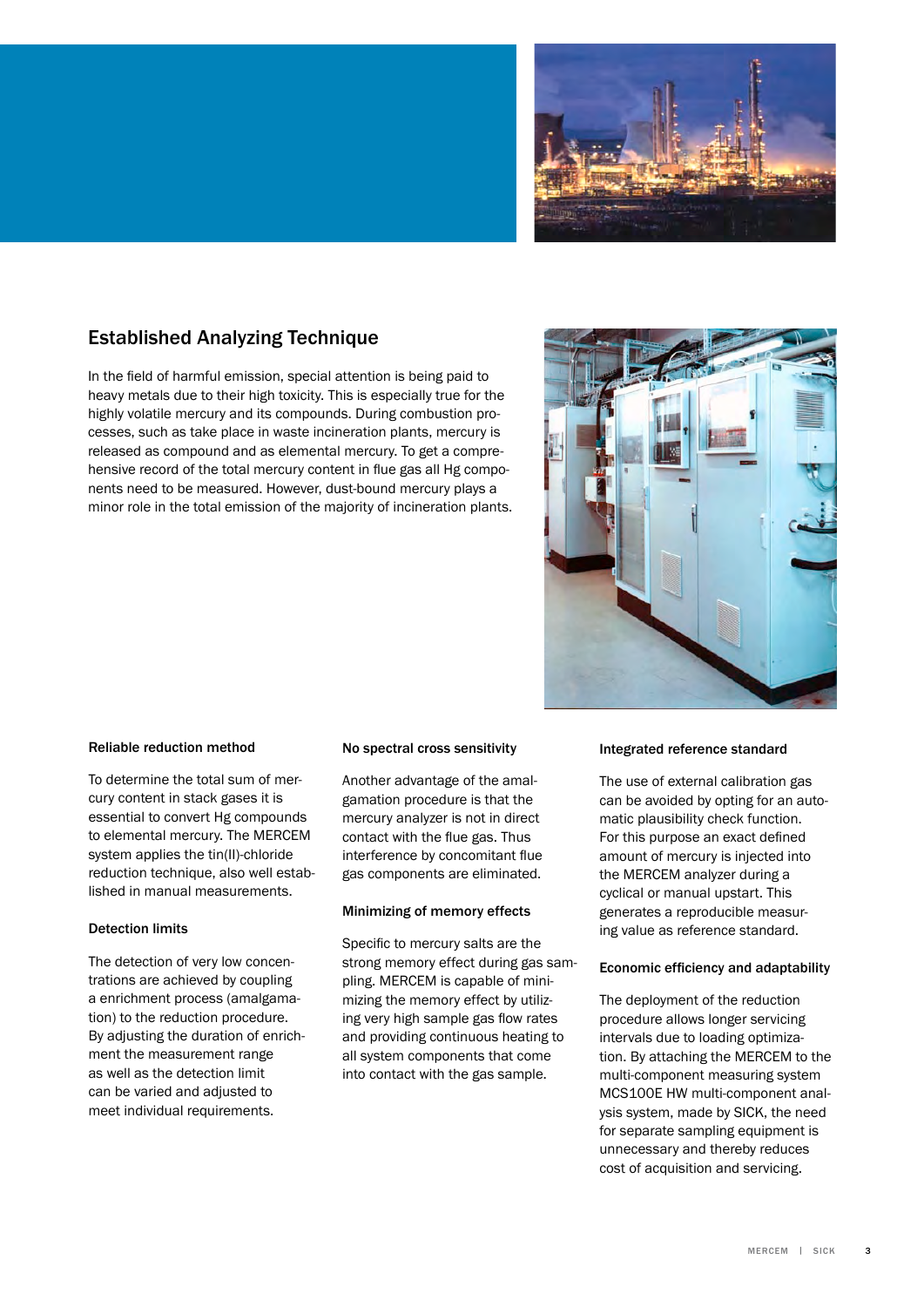## Mercury Analysis in Detail

The MERCEM is a system cabinet that contains a sample gas pump, a flow meter and an analyzer unit with a sample gas treatment unit. The system can be operated as a stand-alone unit or in combination with the MCS100E HW multicomponent analysis system.

### Easy accessibility and handling

The front door at the system cabinet, containing a large window, allows optimal access to all components for operating and servicing purposes. The ACE control unit and the MFU heating controller are integrated as 19" slide-ins into the door of the system cabinet and can be accessed via a separate transparent door. Consequently, the system can be operated without opening the system cabinet. All components inside the cabinet can be easily accessed for servicing. The reservoir for reaction solution is placed just behind the front door for effortless replacement.

### Automatic operation with self-monitoring

MERCEM contains all automatic control functions necessary for a system capable of continuous operation and little servicing requirements. In case of a dysfunction the measuring system switches automatically into "stand-by" modus and is flushed with an inert gas stream. For trouble-free operation of all system components, such as the reactor, the flow meter and the analyzer are checked automatically.

#### MERCEM stand-alone system



MERCEM in combination with the MS100E system



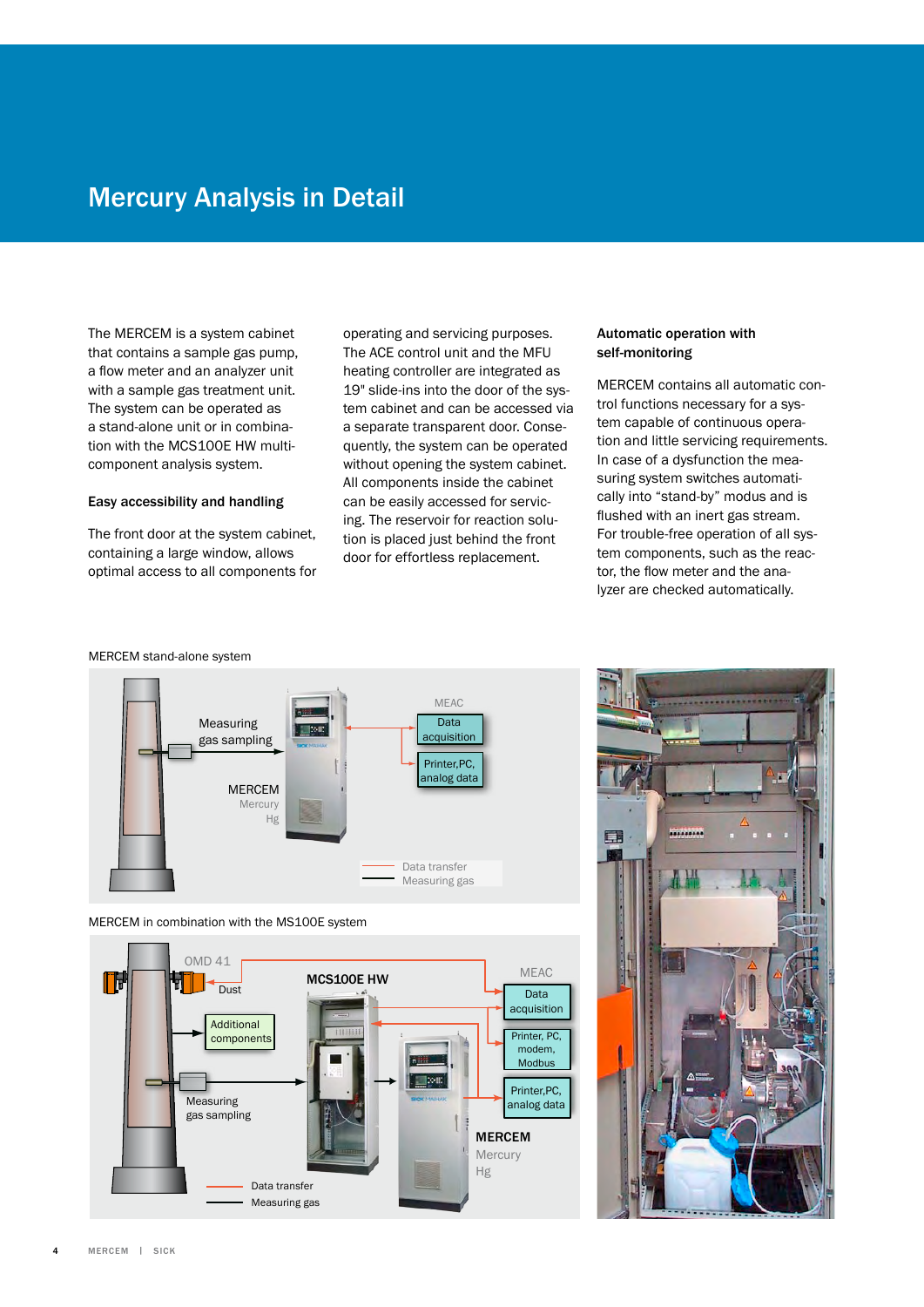

### Sample Preparation and Analysis

### Sample extraction

The sampling pump draws the stack gas via a gas sampling probe and sample gas tube into the system cabinet. All components that are in contact with the stack gas are heated to 180 °C (355 °F) to avoid condensation and corrosion. Inside the gas sampling probe dust is separated from the stack gas though its gaseous composition is not hanged. Memory effects are minimized by the high sample gas flow rate and high temperature. A 2<sup>nd</sup> pump extracts a partial stream and feeds it to the reduction step and the analyzer unit.

### Reduction

The reduction of mercury compound to elemental (metallic) mercury in the reactor happens by means of SnCI<sub>2</sub> reaction solution. Peristaltic pumps remove excess condensation and add fresh reduction solution. The gas dries in a cooler unit, the remaining condensation is removed. The processed gas sample has a const. temp. of appr. 5 °C/41 °F (dew point) and is led into the analyzer.

### Amalgamation

The first step in the analyzer is the amalgamation procedure. A precisely defined volume of the sample gas is transported through a gold trap whereby the metallic mercury forms an amalgam with the gold. As soon as the collecting phase has elapsed the gold trap is heated electrically to purge the mercury from the gold. The released mercury is carried by an inert carrier gas stream through the cell of a photometer where the concentration is determined. The analyzer is ready for the next measuring cycle after a cooling period. The two main advantages of the amalgamation technique are that first the sensitivity of the analyzer is determined by the length of the collection phase and can be adjusted according to the required measuring range. Second, it prevents a spectral interference to the measurement by other stack gas components as it does not come in contact with the photometer.

#### Photometric measurement

The measurement of mercury happens by use of cold vapor atomic absorption spectrometry (CVAAS). The single-beam photometer consists of a low pressure Hg- discharge lamp with high stability, a sample gas cell and a photodiode detector. Due to the automatic baseline correction before each measuring cycle safeguards the reliability of the measuring method.



Gold trap Meas. gas cell

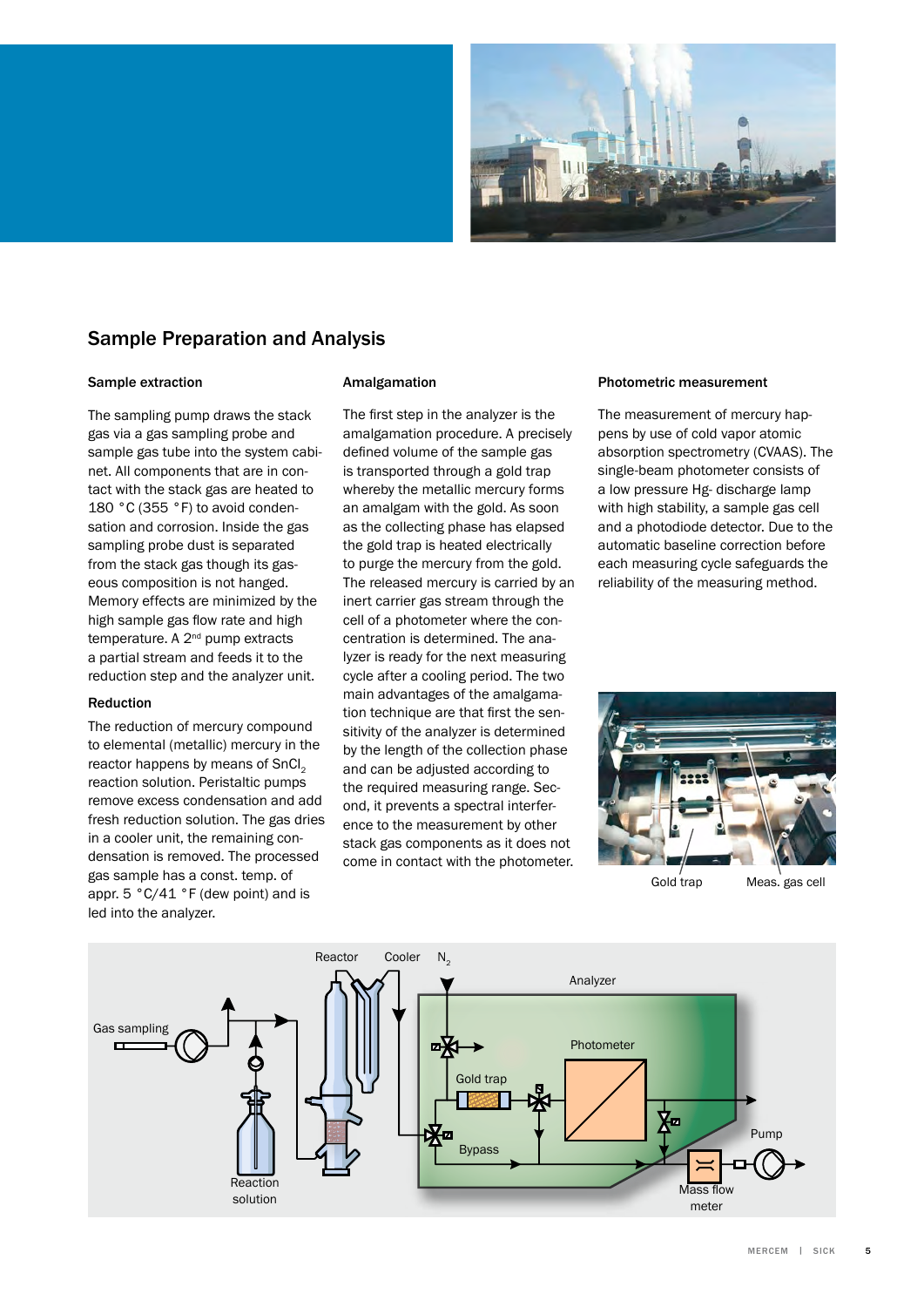## **Specifications**

### System Control and Interfaces

ACE 100, the system control unit, is specific to the demands of industrial measurement technique. It contains a practice-oriented operating surface and fail-safe interfaces.



### Integrated Data Acquisition System

ACE 100 is an IBM-compatible computer in a 19" drawer with an illuminated LCD and a membrane keypad. A silicon disk offers mass storage capacity. The ACE 100 control the measurement sequence, calculates measured values, monitors limit values and provides results, warnings and alarms for the internal display and the opto-decoupled interfaces. Easy access to keypad and monitor are provided by being mounted directly behind the lockable transparent front door. An external keyboard can be easily connected if required, for e.g. servicing purpose.

### Easy-to-use Software

The appliance of the MERCEM meets the standard for modern measuring systems. The software is easy to use, entries are menu-controlled via cursor and function keys. There are two operating levels available, one is for measuring and one for servicing (password protected).



### Display of measured values and data backup

All measuring and status data are displayed numerically, graphically or as a concentration curve on the LC-Display. Tracing the history of this data is possible due to the integrated mass storage disk.

### Interference-proof interfaces, automatic change of measurement range

Data in- and output occurs via decoupled fiber-optic interfaces. Analog outputs (0/4-20 mA), with optional automatic switch-over mode for measuring ranges, and status signals are generated here. It is also possible to read in external digital and analog data and process them.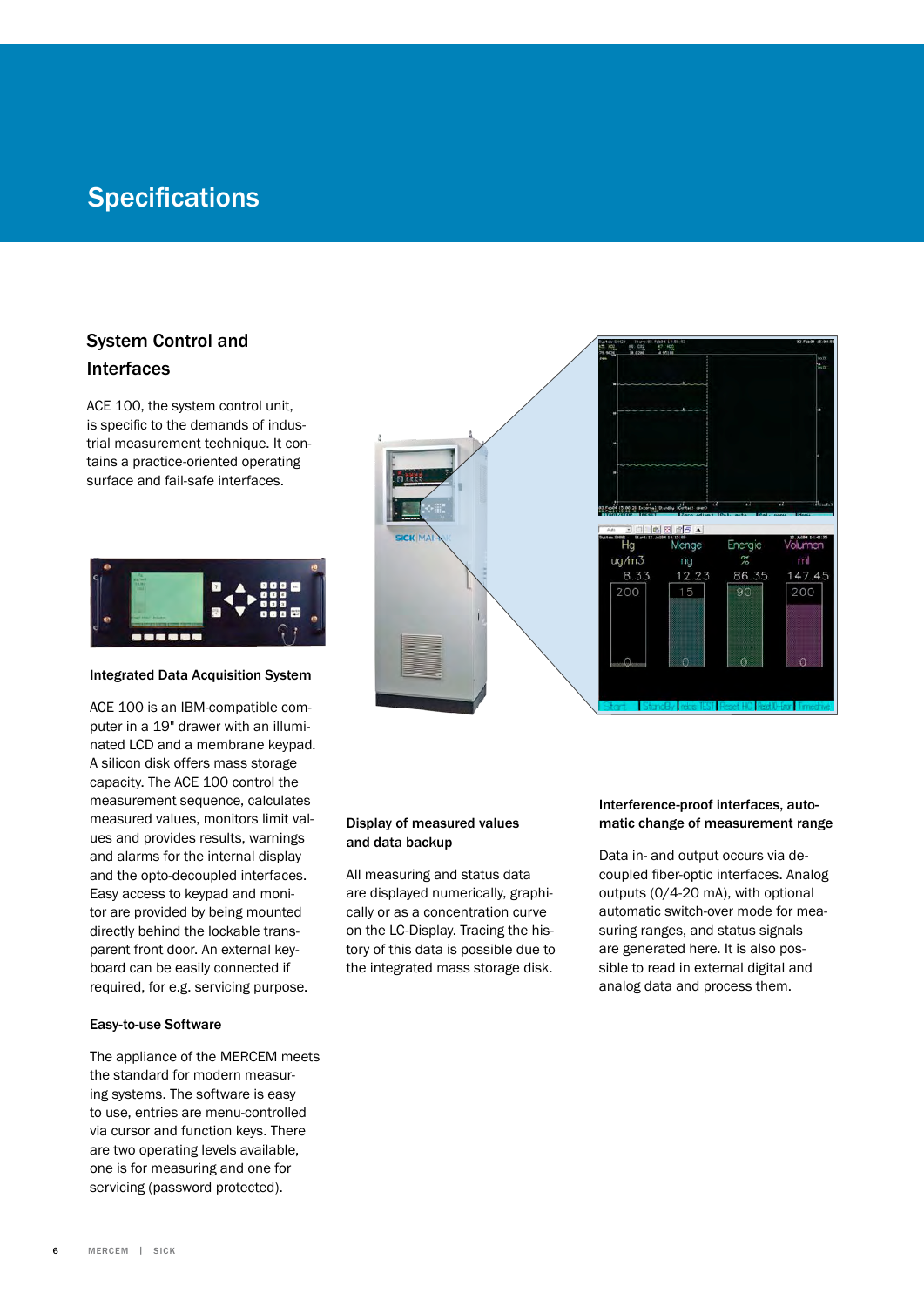# Technical Data



| <b>Technical Data</b>              | <b>MERCEM</b>                                                                                                                                      |                                           |
|------------------------------------|----------------------------------------------------------------------------------------------------------------------------------------------------|-------------------------------------------|
| Analyzer                           | <b>General information</b>                                                                                                                         |                                           |
| Measuring principle                | Photometry, cold vapor-atomic absorption                                                                                                           |                                           |
| Measuring range                    | 0  45 µg/m <sup>3</sup> (smaller range on request)                                                                                                 |                                           |
| (acc. to 17 <sup>th</sup> BlmSchV) | measuring range switching freely programmable (option)                                                                                             |                                           |
| Cycle time of measurement          | $180 s$ (sec)                                                                                                                                      |                                           |
| Response time $T_{\alpha}$         | 380 s (sec)                                                                                                                                        |                                           |
| Detection limit                    | <5 % of daily limit value (17 <sup>th</sup> BlmSchV: < 1,5 µg/m <sup>3</sup> )                                                                     |                                           |
| Limit values                       | 2 limits functioning as change-over contact                                                                                                        |                                           |
| Zero drift                         | <3 % of the measuring range final value/servicing interval                                                                                         |                                           |
| Span drift                         | <3 % of the measuring range final value/servicing interval                                                                                         |                                           |
| Influence of temperature           | $\leq$ 5 % of the measuring range final value/ $\Delta$ T = 35 °K)                                                                                 |                                           |
| Sensitivity control                | Optional with internal testing standard (MGG)                                                                                                      |                                           |
| Flow                               | Sampling: 1000 l/h (264 gal/hr), analyzer: 35 l/h (9 gal/hr)                                                                                       |                                           |
| Auxiliary substances               | Instrument air: peak value 2000 I/h (528 gal/hr), average value: 350 I/h (90 gal/hr)                                                               |                                           |
|                                    | N <sub>2</sub> : 5 l/h (1.3 gal/hr); SnCl <sub>2</sub> solution, consumption 0.08 l (0.02 gal) per day, reservoir 10 l (2.6 gal)                   |                                           |
| Interfaces                         | Optical, serial interfaces (V.24); optional opt./elect. converter                                                                                  |                                           |
| Signal outputs                     | • 4 analog outputs , 0/4 -20 mA; max. load $\Omega$ max.                                                                                           |                                           |
| Signal inputs                      | • 5 relay outputs, freely assignable (bias reducing potential max. 250 V AC; current max. 6 A)<br>• 2 analog inputs, 0/4 - 20mA; freely assignable |                                           |
|                                    | • 11 relay inputs, freely assig. (bias reducing pot. 1140 V AC; small-signal input resist. 2.2 k $\Omega$ )                                        |                                           |
| <b>Display</b>                     | 7.4" monochrome LC monitor with 640 x 480 pixel                                                                                                    |                                           |
| Keypad                             | Numeric membrane keypad with cursor and function keys, external keyboard may be connected                                                          |                                           |
| BedienOperationung                 | 2 operation levels: user and servicing (password protected) freely programm. sequence program                                                      |                                           |
| Maintenance interval               | 4 weeks                                                                                                                                            |                                           |
| Authorization/Conformity           | 17th BImSCHV, TÜV report no 936/80005/A from 01/29/2001                                                                                            |                                           |
|                                    | GMBI circular letter of the BMU IG13-51134/2 from the 04/17/2001                                                                                   |                                           |
| <b>Standards</b>                   | EN 61010-1; EN 61326                                                                                                                               |                                           |
| <b>System cabinet</b>              |                                                                                                                                                    |                                           |
| Dimensions (H x W x D)             | 2100 mm (incl. 100 mm socket) x 800 mm x 600 mm (83 in (incl. 4 in socket) x 31.5 in x 24 in)                                                      |                                           |
| Weight                             | 340 kg (750 lb)                                                                                                                                    |                                           |
| Material                           | Steel sheet, RAL 7035 (light gray)                                                                                                                 |                                           |
| Power supply                       | 3-ph: 230 V/50 Hz; +10, -15 %                                                                                                                      |                                           |
|                                    | 115 V/60 Hz; +10, -15 %; other voltage on request                                                                                                  |                                           |
| Power consumption                  | • Cabinet: max. 1900 VA                                                                                                                            | • Gas sampling filter: max. 450 VA        |
|                                    | • Heated sampling probe: max. 450 VA                                                                                                               | • Heated gas sampling line: max. 100 VA/m |
| Ambient conditions                 | Temperature: +5  +40 °C (+41  + 104 °F)<br>Humidity: up to 80% (not condensing)                                                                    |                                           |
| Protection class                   | $\bullet$ IP 43                                                                                                                                    |                                           |